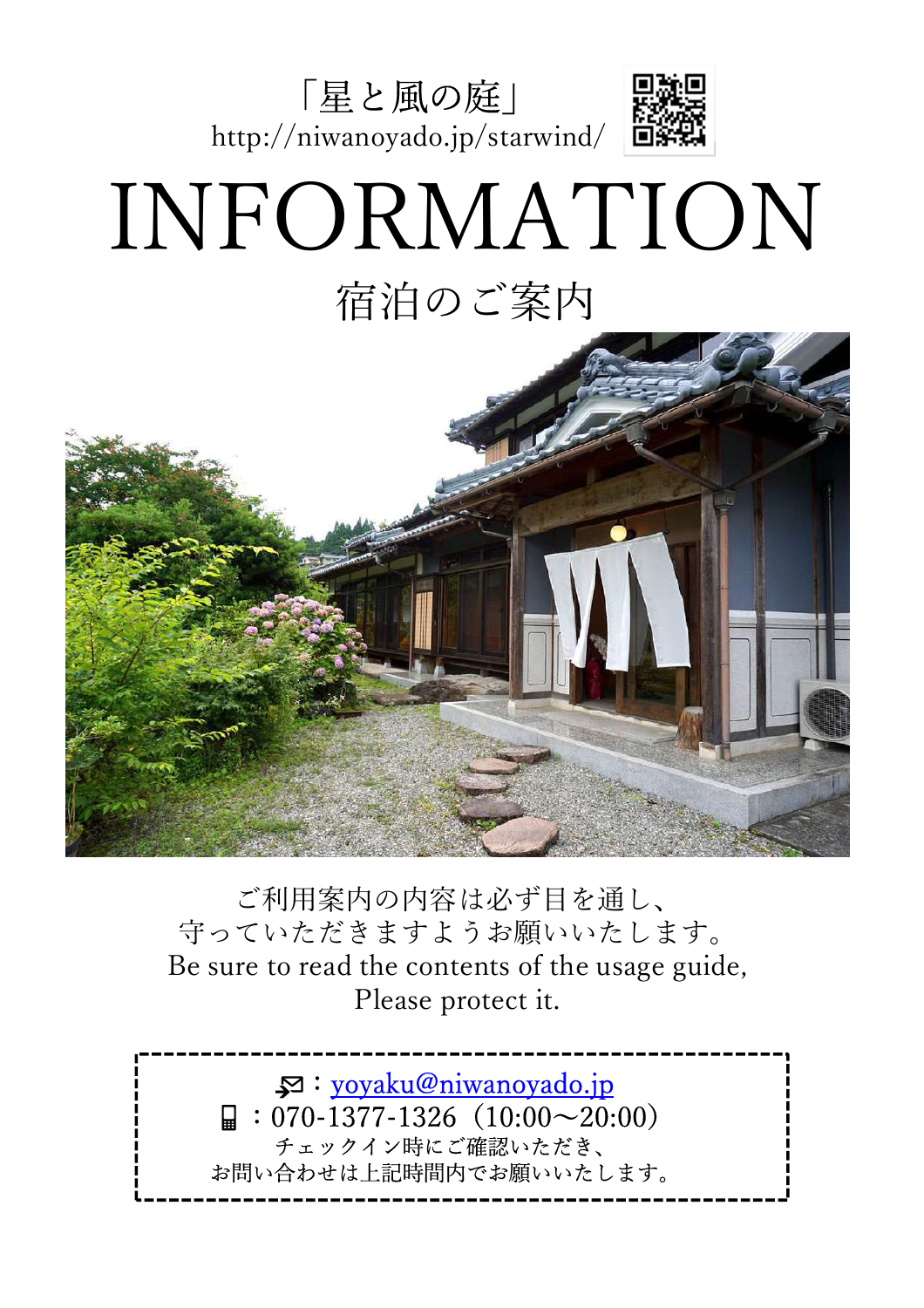## Important Notice **重要な約束**

#### **■チェックイン( Check- in )**



お宿に到着されましたら、玄関に設置しているipadにて、チェックインを お願いいたします。 途中で身分証明書の撮影がありますのでご用意ください。

もし画面が固まるなどうまく動作しない場合は、メール添付でお送りくだ さい。

※当宿は無人宿のため、保健所から宿泊者情報の管理を義務付けられております。

Please check in with the tablet at the entrance. ( If the screen does not work properly, please send a passport photo in the message on the booking site. )

#### **■チェックアウト( Check- out )**

**チェックアウトは朝の11時です。(レイトチェックアウトの場合以外) チェックアウト時間後に、清掃スタッフが参ります。 早めチェックアウトされる場合は、メールでご一報いただけますと幸いです。**

Check out time is 11:00 AM. Cleaning staff come to the house shortly after 11:00 AM.

#### **■禁煙( No Smoking )**



**「星と風の庭」では、玄関や庭先を含む、全敷地内で禁煙です。 (各部屋に火災報知機を設置しております。ゴミ箱に吸い殻を捨てることも禁止。) また、花火等、料理以外での火気利用も禁止しております。**

**家屋は木造でできており、庭の木々なども含め、敷地全体が非常に燃えやすくなっておりますので、ご理解 頂きますようお願いいたします。**

**このルールを守っていただけなかったり火気利用を発見した場合は、退出、および罰金5万円を課させてい ただくこともございますので、ご了承くださいませ。**

Smoking is strictly prohibited on the "Star and Wind Garden" on all grounds. (It is also prohibited to throw the cigarette butt in the trash. There is a fire alarm installed in each room.) We also prohibit the use of fire for anything other than cooking. Please be aware that the houses are made of wood, and the entire site, including the trees in the garden, is extremely flammable. Please note that if you do not follow this rule or if you discover that you are using fire, we may leave you and impose a fine of 50,000 yen.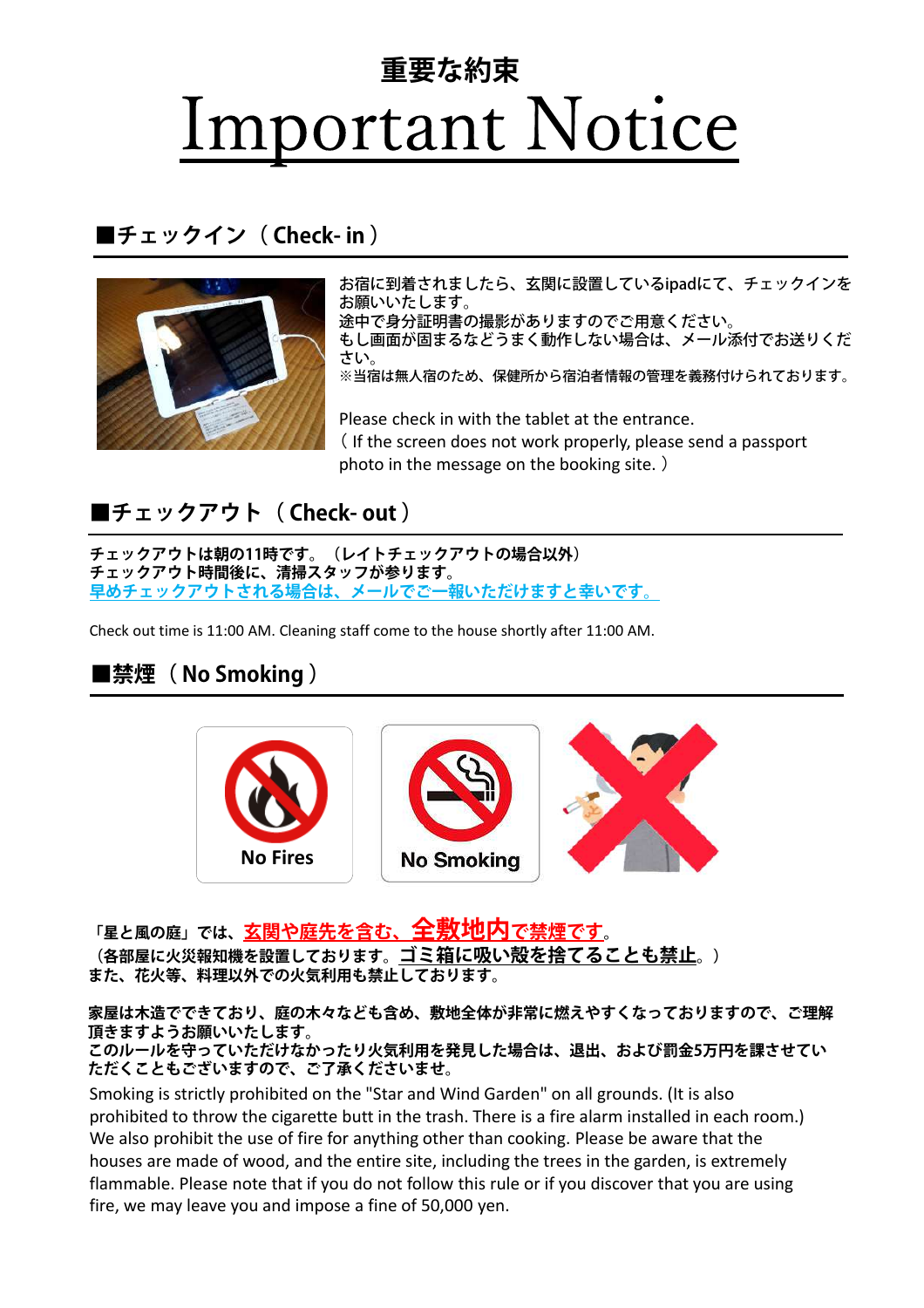#### ■ 玄関の鍵( Lock of the front door )

**当宿は無人宿のため、スタッフが常駐しておりません。事前にお伝えしている玄関鍵の暗証番号 で、ご⾃身で鍵を開けてお入りください。もし鍵が開かない場合は、スタッフまでお知らせくだ さい。**

Since our inn is an unmanned inn, no staff is stationed there. Please use the PIN code of the entrance key provided in advance to unlock and enter yourself. If the key does not open, please contact the staff.

▼ドア外側 ▼ドア内側





**ドア内側から鍵を開閉する場合、 「OPEN/CLOSE」 ボタンを押すか 下のツマミを回します。**

#### ■鍵の開け方 (How to unlock)

- **①鍵の鏡面全体に、手のひらをかざします。 Hold your palm over the entire mirror surface of the key.**
- **②画面にランダムな4つの数字が表示されるので、すべてタッチします(順不同でOKです)。 Four random numbers will be displayed on the screen, so touch each one.**

**③すべての数字・記号が表示されるので、事前にお伝えした4桁の暗証番号を入力後、左下の ※マーク(※)を押します。**

**All numbers and symbols will be displayed, so after entering the 4-digit security code that you provided in advance, press the pound (\*) at the bottom left.**

**④「ドアが開きました」というアナウンスの後、ドアが開きます。 The door opens after the announcement "The door has opened".**

**※鍵を開けても、⼾を閉めたまま数秒たつと、⾃動的に鍵がかかります。 \*Even if you open the key, it will be locked automatically after a few seconds with the door closed.**

#### ■鍵の閉め方(How to lock)

**⼾を閉めると、数秒後に⾃動的に鍵がかかります。 ★⼾が浮いているとエラーとなり⾃動で鍵がかかりません。施錠時はきちんと閉めてください。 When you close the door, it will lock automatically after a few seconds.**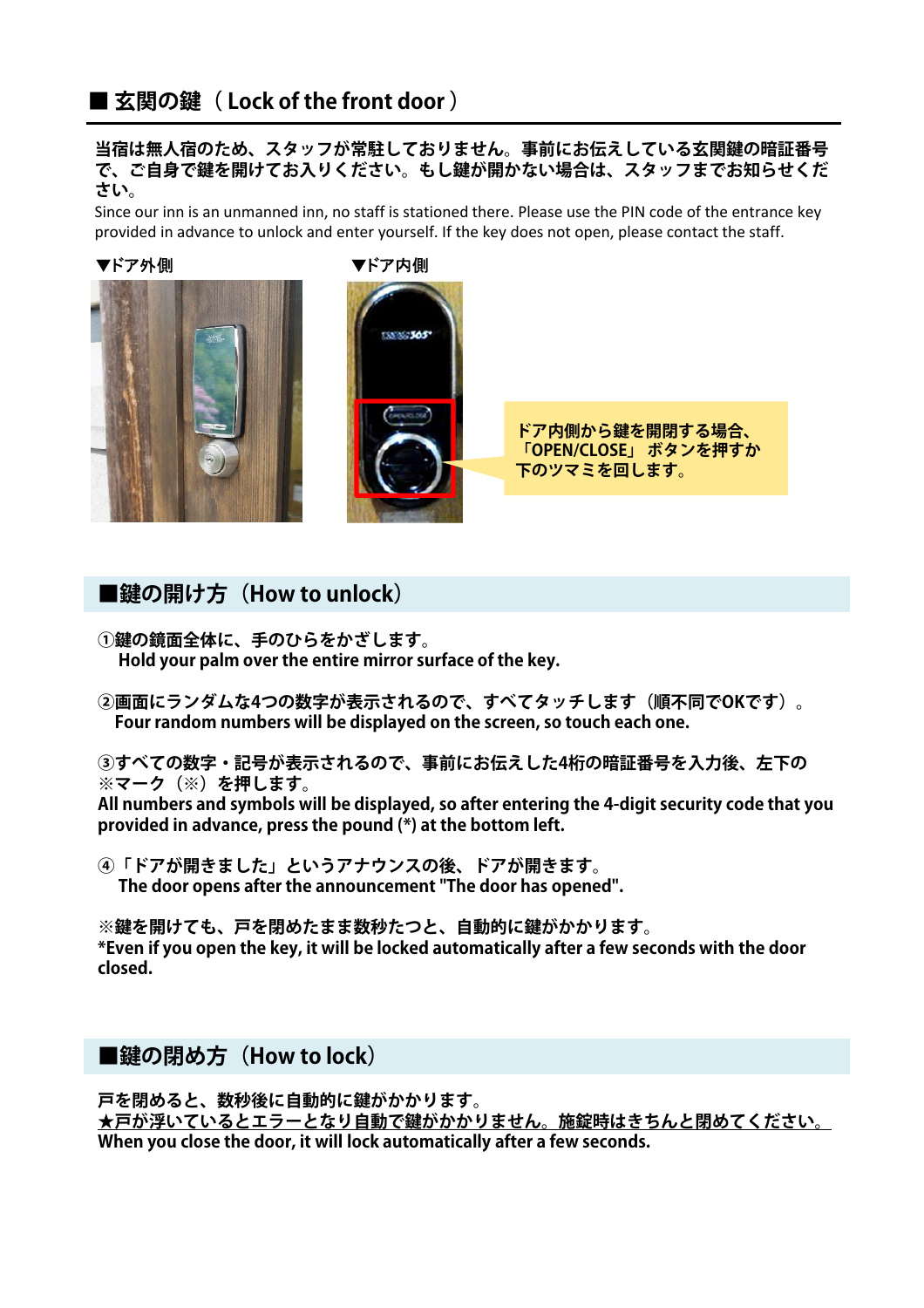**燃えるゴミ、生ゴミ、ペットボトルの分別ルールをお守りください。 特に液体の出るゴミ(ドリンク類、汁物)は臭いが出やすいですので、キッチ ンでしっかり水を切ってから廃棄してください。**

**Please refrain from cooking foods with strong smell, as it will cause troubles in the neighborhood.**

#### ■忘れ物( Things you left )

**忘れ物は保管ができないため、処分させていただきます。 お忘れ物のないよう、よろしくお願いいたします。**

**We dispose the things you left behind as we cannot keep them. Please make sure you have all your belongings with you when you leave.**

#### ■調度品の紛失や損壊( Lost or damaged fixtures and furniture )

**ご宿泊後に設備や備品の紛失や損壊があった場合や、布団におねしょ跡が見られた場合は、弁償代や クリーニング代の請求をさせていただく場合がございます(毎日スタッフがチェックをしています)。**

**In case we find a loss or break of any furniture or fixtures after your staying, we will charge you for that. (Our staff check it every day. )**

#### **■スマート家電( Smart home appliances )**



**遠隔からエアコンや照明を操作するための機器ですので、 コンセントを抜かないようにしてください。**

**Please do not unplug this device.**

#### ■ご使用済の食器について ( tableware after use )

**皆さんでお料理を楽しんでいただけるよう、調理用具や食器をたくさん揃 えておりますので、ぜひご利用くださいませ。 ご使用後の食器類は、洗って水切りラックに乾かしておいていただきまし たら、後程、清掃スタッフが確認して片付け致します(食器棚に片付けな**

**いようお願いいたします)。**



**We have a lot of cooking utensils and tableware in the garden of stars and wind so that everyone who comes can enjoy cooking. Please use it.**

**We would appreciate it if you could soak the tableware after use in water.If you wash it, don't put it in the cupboard, but put it in the drainer rack.(Later, the cleaning staff will check and clean up.)**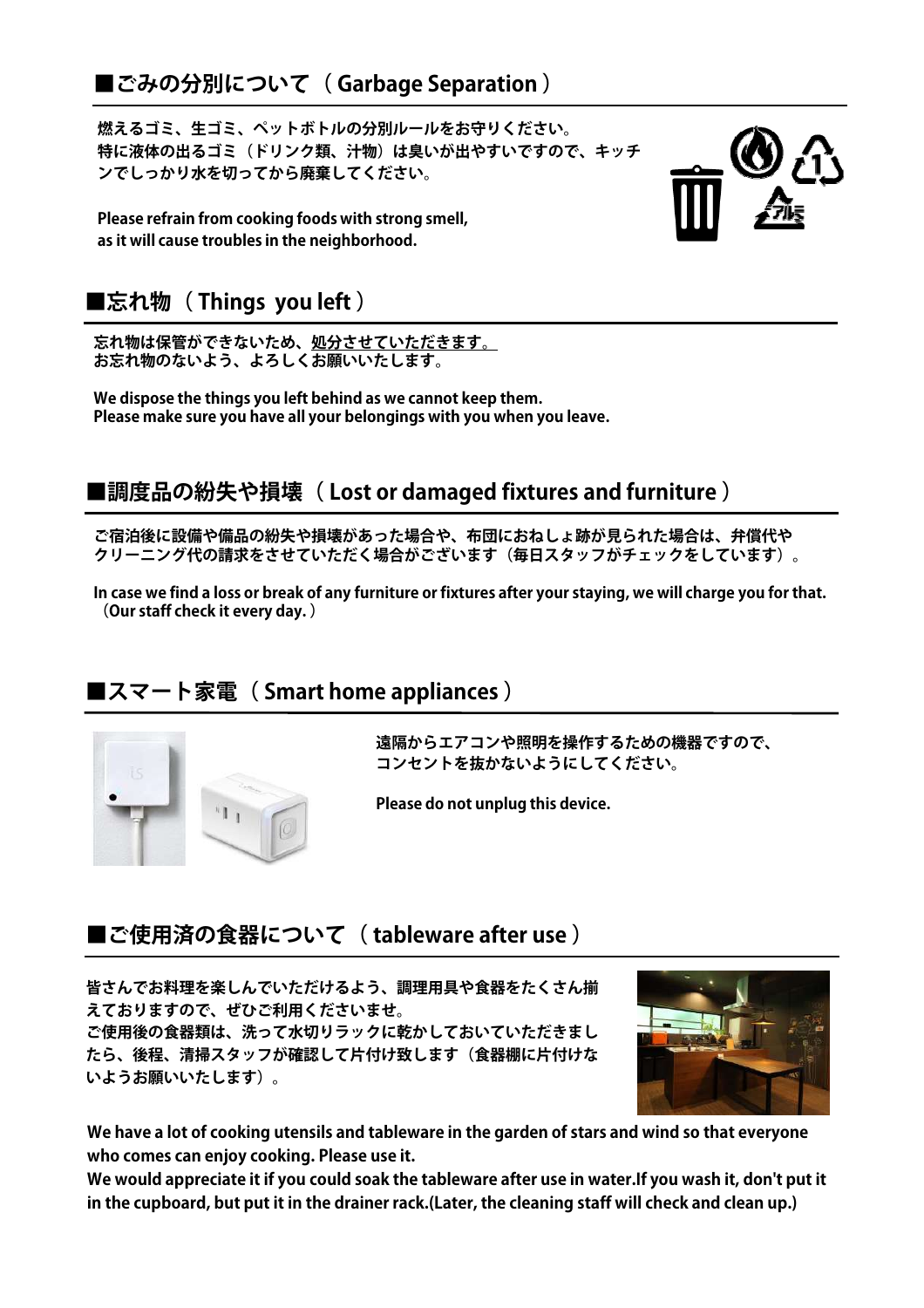#### **■階段前ドアに注意(Attention)**



**階段前/洗面横が引き⼾となっておりますが、勢いよく開けると危険な 場合がございます。**

**開閉時は反対側に人がいないか確認し、注意して行ってください。 There is a sliding door in front of the stairs / next to the washbasin, but it may be dangerous if you open it vigorously.**

**When opening and closing, make sure that there are no people on the other side, and be careful.**

#### **■電気コンセント( Electrical outlet )**



**attack and the separately.**<br>縦2口で1500Wずつ

#### **■ ブレーカー( Breaker )**

リビング和室でホットプレートやケトルなどの消費電力の大きい 家電を利用される場合は、専用コンセントをお使いください。 同時に使用するとブレーカーが落ちるおそれがありますので、 時間をずらしてご使用ください。

**If you want to use high power consumption equipment such as a hot plate or kettle in a Japanese-style living room, please use a dedicated outlet.**

**If used at the same time, the breaker may trip, so use them** 



**ブレーカーは、キッチンの入り口上部にあります。 ブレーカーが落ちたら、OFFになっているレバーをONにしてください。 The breakers are on the entrance. When the breaker tripped, please turn ON the levers which have turned OFF.**

#### **■和室ルール( Room with Tatami or Straw-matted flooring )**



**畳は傷つきやすいので、特に以下のことは禁止させていただいて おります。**

**× スリッパで畳の上を歩く。**

**× 濡れたタオルなどを畳の上に置く。**

**× 重い荷物の入ったカバンやスーツケースを、畳の上で引きずる …など。**

**Please refrain from putting wet towels or heavy luggage on Tatami as it is easily damaged.**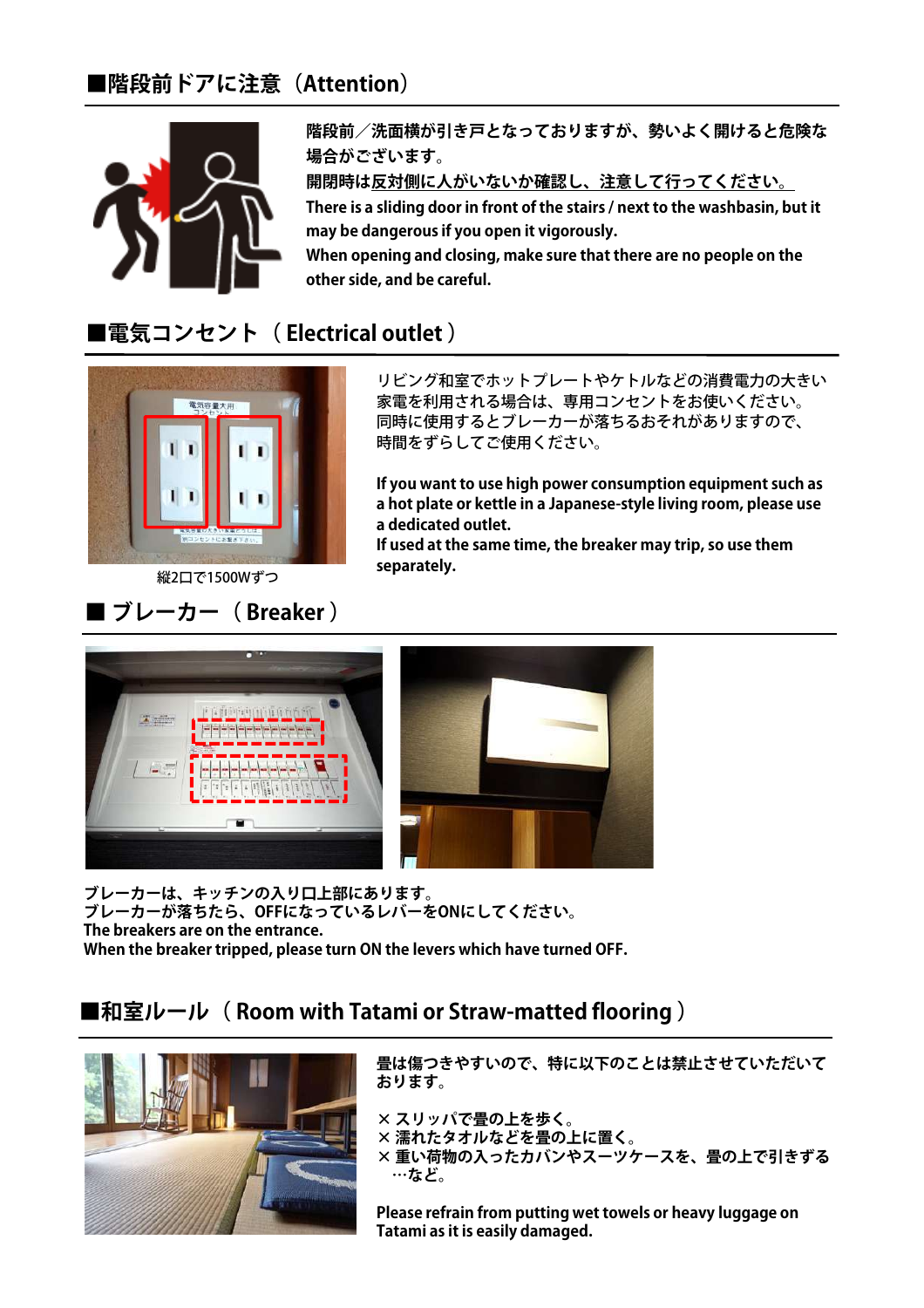#### **■給湯リモコン( Water Heater Controller )**



**ON(運転 入/切)ボタンのライトが消えていると、 お湯が出ません。消えている場合は「ON」にしてください。**

**★一度に大量のお湯を使用されると、湯沸かしが間に合わずお湯の出が悪く なることがございます。 その場合は、少し待ってから出していただきますようお願いいたします。**

**When the light of the button of ON** (**運転 入/切**) **is off, hot water does not come out. Please turn it ON if it is off.**

#### **■ 洗濯機/物干しスペース(Washing machine /Drying space)**



**この洗濯機には乾燥機能はありません。 洗濯物を干す際に、必要があれば壁のブラケットに伸縮性の竿を 設置してご利用ください。ハンガーもございます。**

**This washing machine does not have drying function. When hanging the laundry, please set up the rod on the wall bracket, if necessary, please use. There is also a hanger.**

#### **■ドライヤー( Hair dryer )**

**ヘアドライヤーは一度に一台のみご使用ください。 2つ同時に使用されますとブレーカーが落ちる可能性があります。**

**Please use only one hair dryer at one time, or the circuit breaker may trip.**

■カメムシ ( Bug )

**お宿の部屋にカメムシが出てくることがあります。害はありませんが、匂いを発す る虫なので手で触らないでください。**

**また、⾃然に囲まれたお宿のため、他にも様々な小さな虫に遭遇することもあるか もしれません。台所のゴミ箱付近に室内用のほうきを置いておりますので、そのほ うきで外に出してください。**

**You may find stink bugs sometimes. They are harmless, but smell. Please sweep them away with a broom, instead of picking them up with your hand. Please find the broom next to the trash can in the kitchen.**

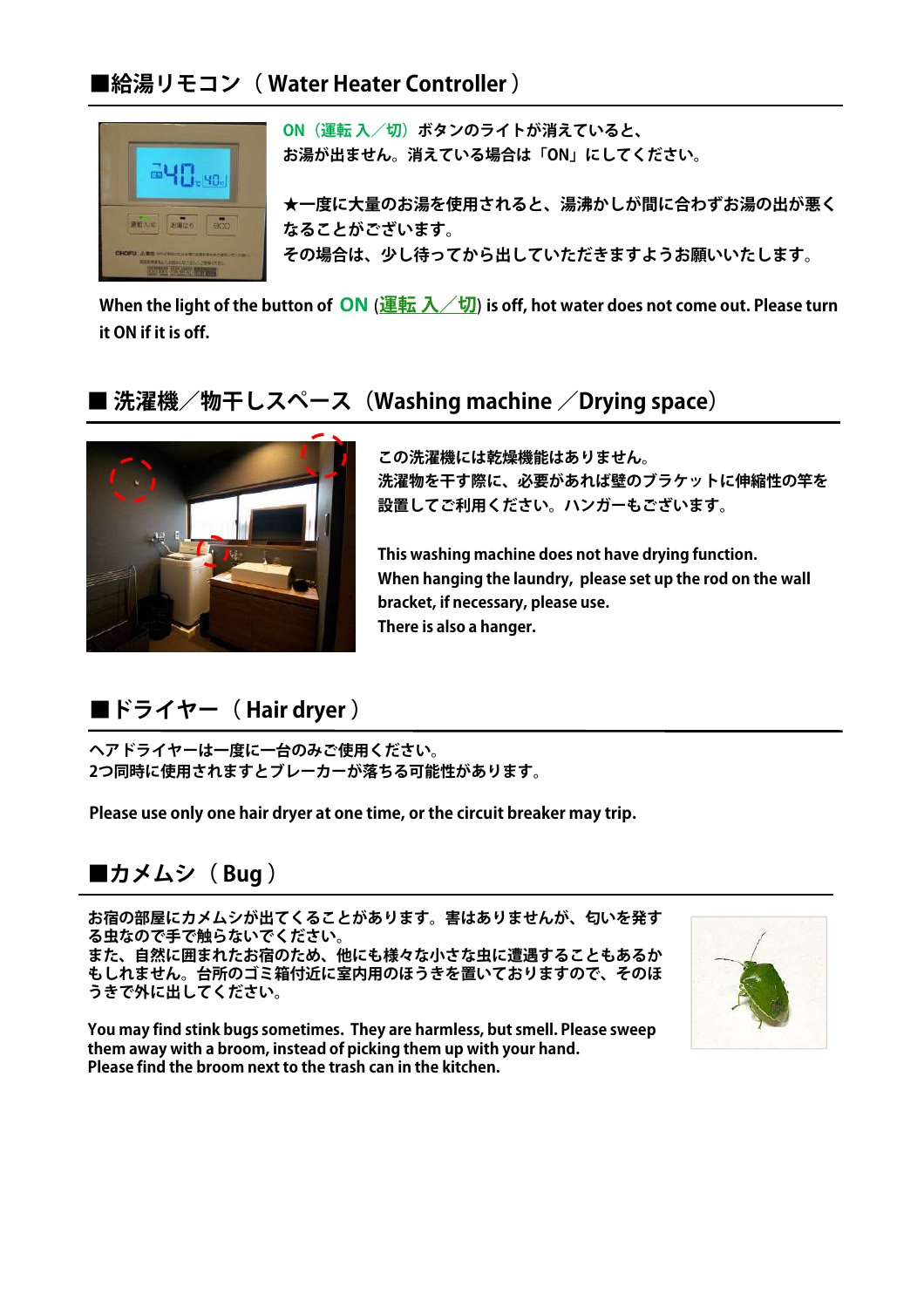#### ■暖房機器( Heating equipment )



**寒い冬も温かくお過ごしいただけるよう、暖房器具を用意しております(エア コン、ホットカーペット、電気敷毛布、膝掛け 等) 電気敷毛布は、お休みの1時間前ぐらいにつけておき、お休みの際には電気を 切るか低い温度に設定しておくのがお勧めです(夜中に暑くなりすぎたり低温 火傷を防ぐため)。**

**★無人宿ですので、ホットカーペットや電気敷毛布のご使用後は、 安全のためコンセントを抜いておいていただけましたら幸いです。**

**Equipped with heating equipment to keep you warm even in the cold winter. Air conditioner, hot carpet, kneeling, electric blanket, etc. ★ Because it is an unmanned inn, after using a hot carpet or electric blanket for your safety, we would appreciate it if you could unplug it.**

#### **■駐車場( Parking Garage )**



**お車は、お宿の前に1-2台、お宿の下の広場には10台程度停めて いただける広いスペースがございます。 お宿の前に駐車される場合は、角の水道にタイヤをぶつけないよう、 ご注意ください。**

**You can park one or two cars in front of the guesthouse and about 10 cars in the square below. When parking in front of the guesthouse, be careful not to hit the tires against the water supply in the corner.**

#### **■バーベキューのルール(BBQ )**



**BBQをされる場合は、お宿から一段下の駐車エリアにて行っていただけま す(事前にお知らせください。) ★BBQセットはお宿にはございませんのでご持参ください。**

**※お宿のすぐ前の庭では、しないようお願いいたします。 (お宿が木造であることと、庭木など燃えやすいものがあり危険なため) ★火やごみの分別・始末は、皆さまで協力してお願いいたします。**

**If you want to have a BBQ, there is a large area one step below the inn, so you can do it there. (The BBQ set is not available at the inn, so please bring it with you.)**

**\* The upper garden is dangerous because the inn is made of wood and there are flammable things such as garden trees, so please use the gravel part of the lower garden. ★ Thank you for your cooperation in cleaning up fire and garbage.**

#### **■騒音禁止( Be Good neighbors )**

**お宿は、⾃然の多い静かな場所にあり、周りは一般の方がお住まいです。 当宿は、近隣の皆様のご理解のもとで、運営をさせていただいております。 近隣の方のご迷惑とならないよう、特に午後9時以降は静かにお過ごしください。**

**At night, please be quiet, especially after 8 PM, to avoid disturbing neighbors. If you do not follow this rule, you will be asked to leave immediately.**

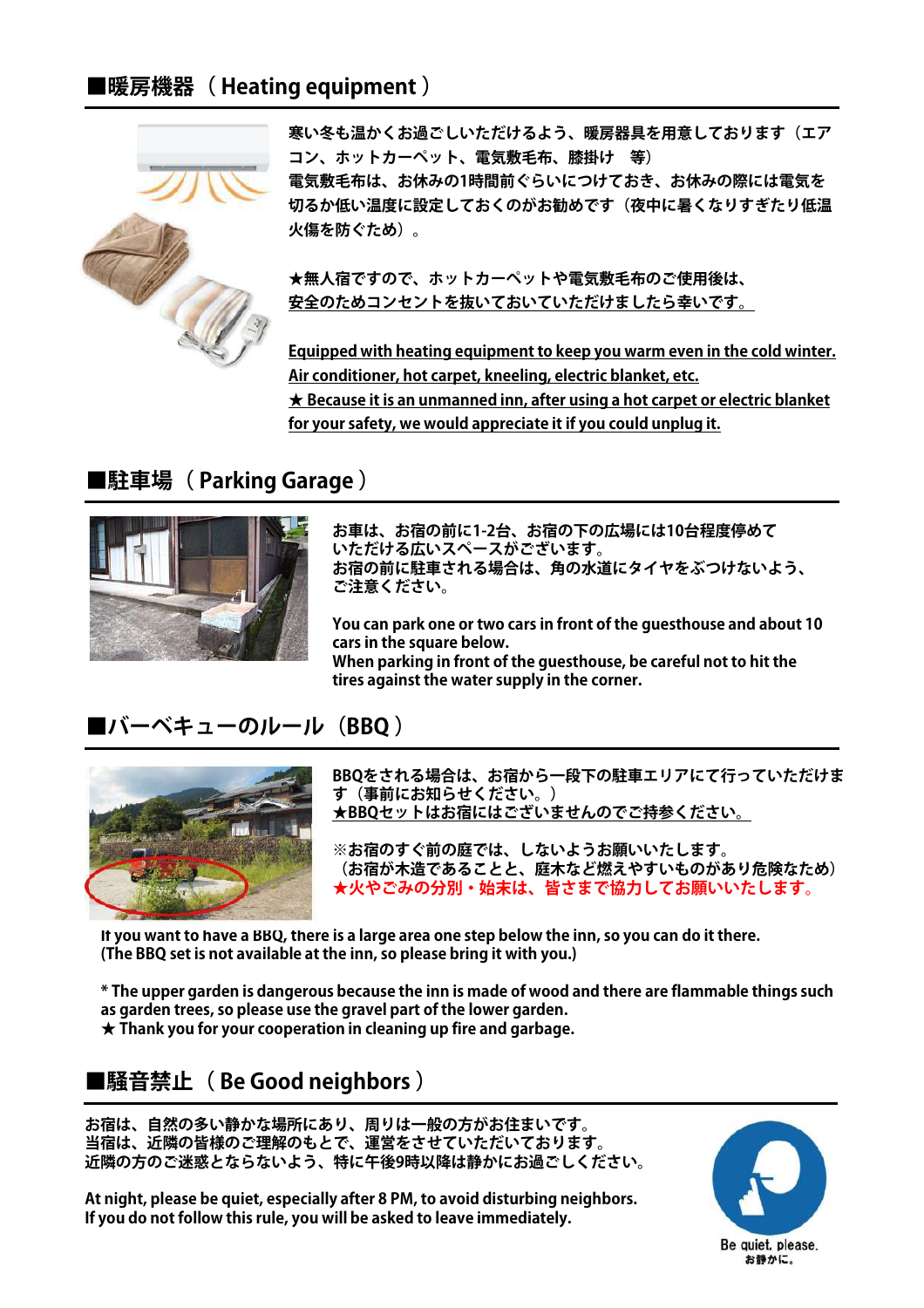

**タクシーを呼ばれる際は、タクシー会社に住所をお伝えください。 「星と風の庭」の住所は、「神河町南小田1015-2」です。 Please tell a taxi company like this "This is "Hoshitokaze-no-niwa". Kamikawa-cho, minamioda, 1015-2. We are five (the number of your party) people."**



# $Bus <sub>x</sub>$

**星と風の庭から一番近いバス停は、「小田原」(上小田線)です。**

**バス停は、お宿の坂を下った広い道沿いにあ ります(お宿から、徒歩2分程度)。**

**バスの時刻表や路線図などの最新情報は、 神河町のHPでご確認ください。 ◆神河町コミュニティバス路線別時刻表・路線図** 

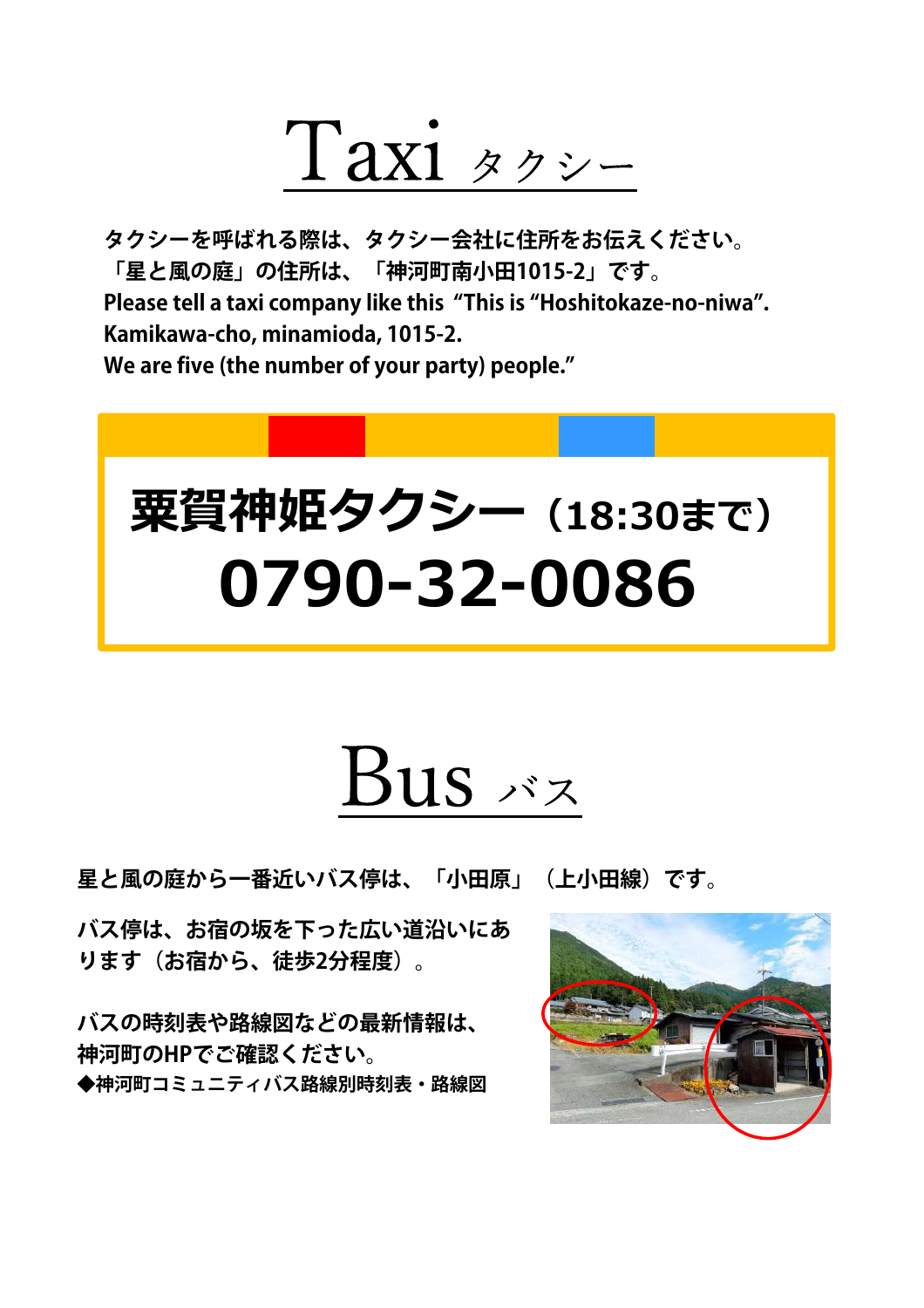## Emergency Phone Number 緊急電話番号

■ Fire (火事): 119 ■ Ambulance (救急): 119 ■ Police (警察) **: 110** ■緊急病院(立岩医院):0790-34-003

#### **消防車や救急車、または警察を呼ぶときは、上記番号にお電話し、お宿の住 所を伝えてください。「神河町南小田1015-2です!」**

If Fire occurs, ①Call 119 ②Tell "Fire!", then tell the address "Kamikawa-cho, Minamioda 1015-2"

If you want to call the ambulance, ①Call 119 ②Tell "injured" or "sick", then tell the address "Kamikawa-cho, Minamioda 1015-2"

If you call the police, ①Call 110 ②Please come soon, then tell the address "Kamikawa-cho, Minamioda 1015-2"

**■ 消火器はダイニングキッチンにあります。 Fire extinguisher is in the kitchen.**

**■火災報知器は各部屋に備え付けてあります。 Fire alarms are installed in each room.**

**■非常口は玄関です。**

**In an emergency, please exit from the front door.**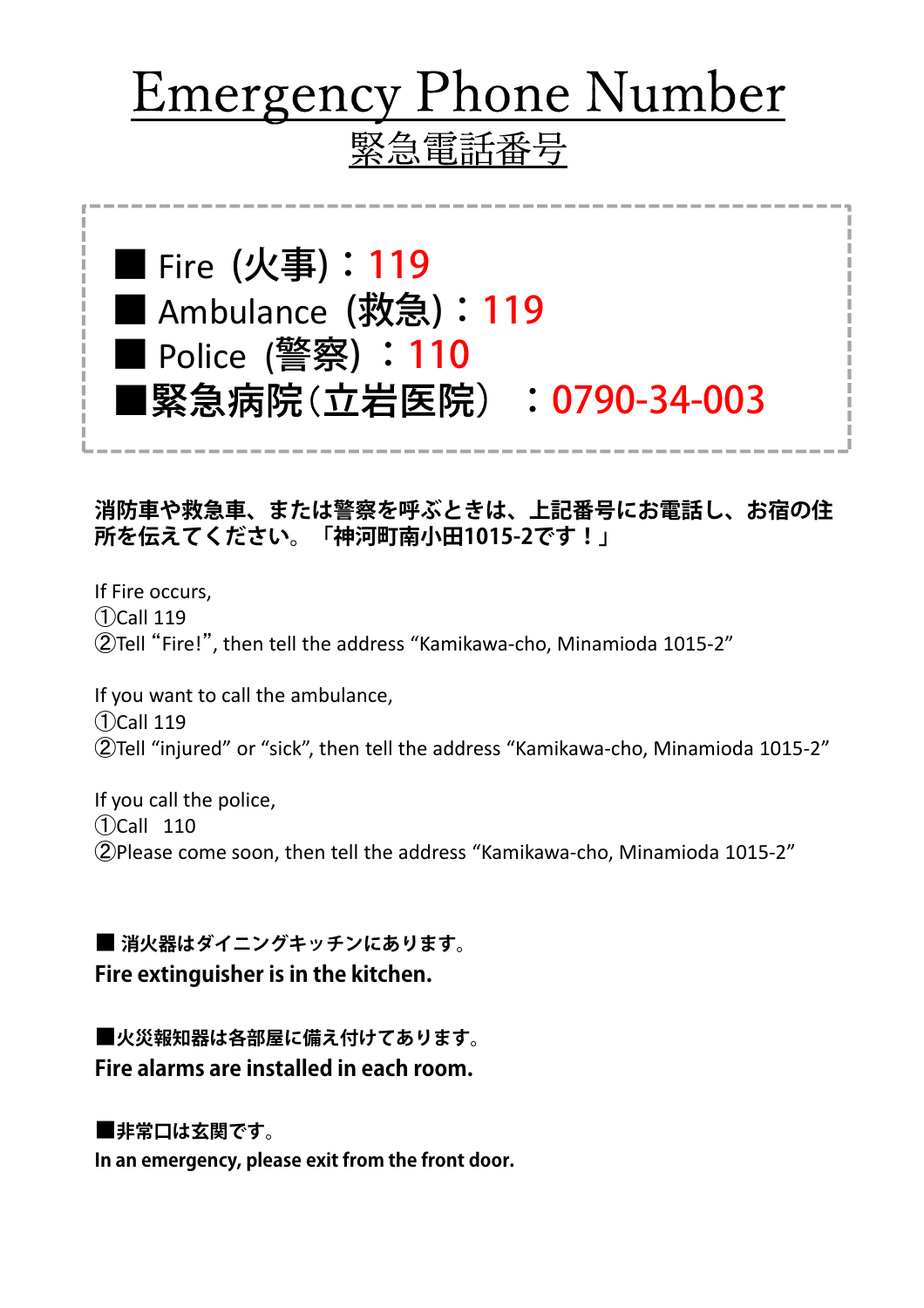# Emergency Route

### 避難経路

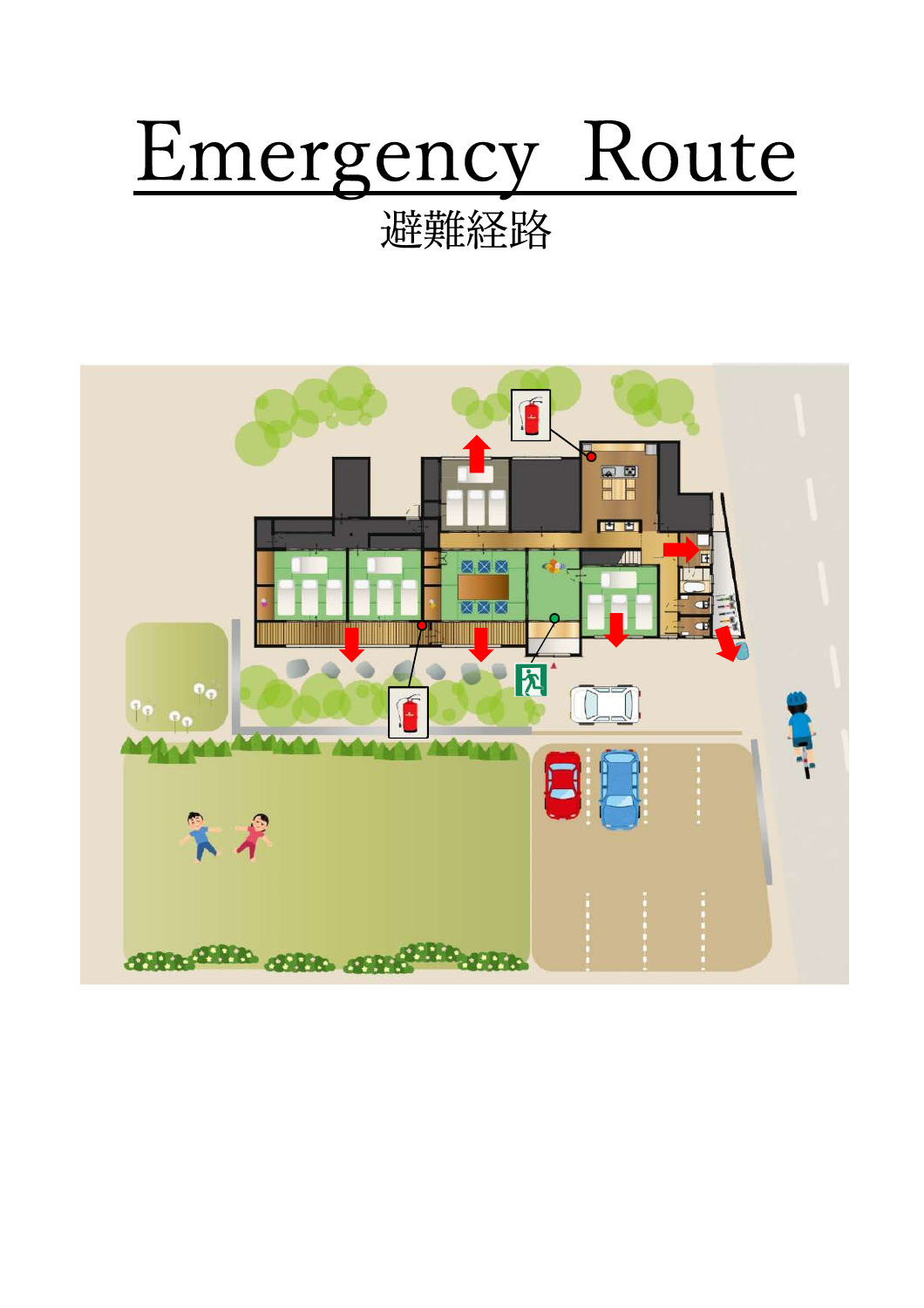

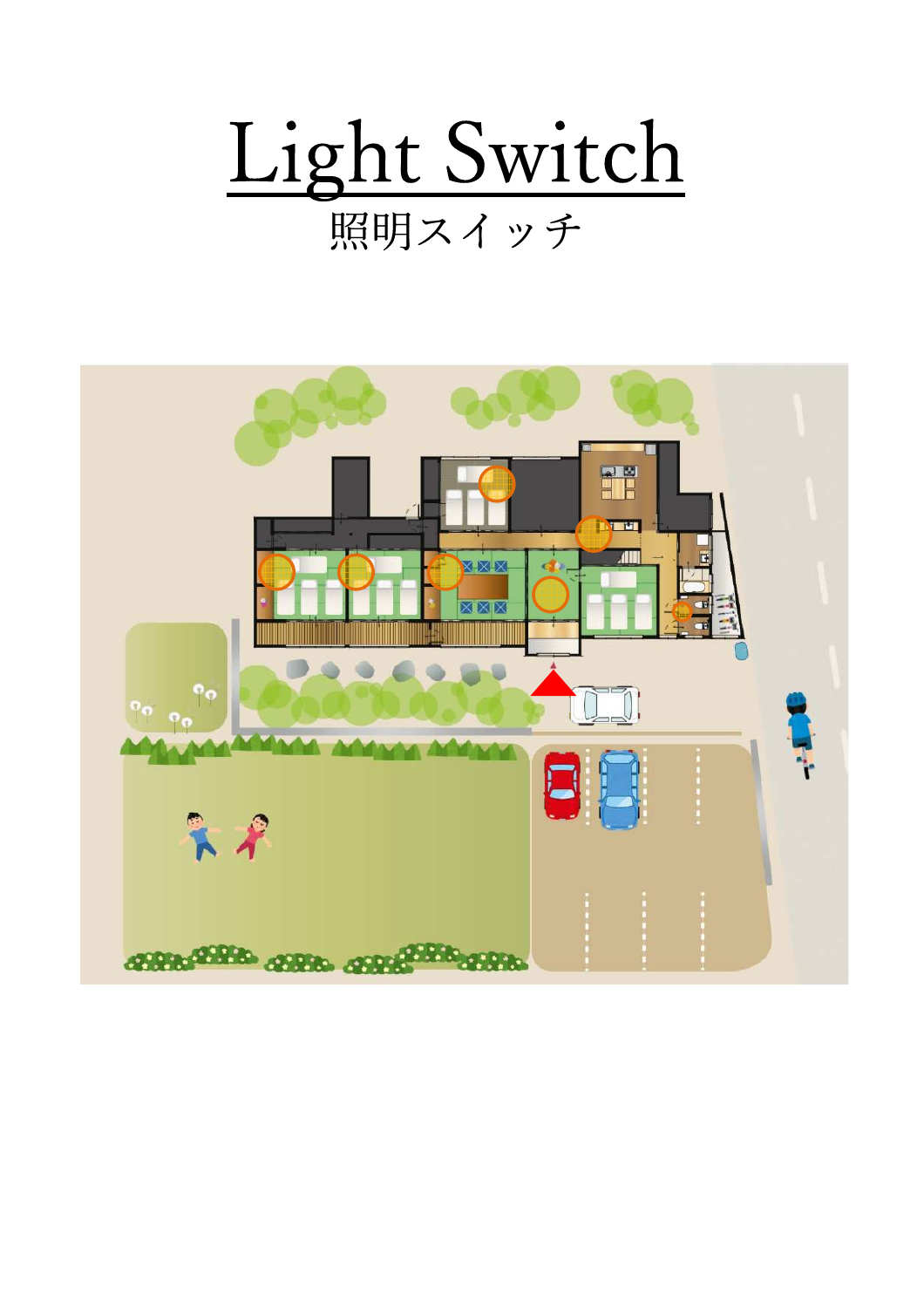

# **SSID : Baffalo-A-EEA8 SSID : Baffalo-G-EEA8 PASS : ypgspigp6rcxs**



Buffalo-G-EEA8 ypgspigp6rcxs



Buffalo-A-EEA8 ypgspigp6rcxs

**「QRコードリーダー」などの専用アプリで読み込みしてください。**

**LINEのQRコードリーダーでは読み込みできません。**